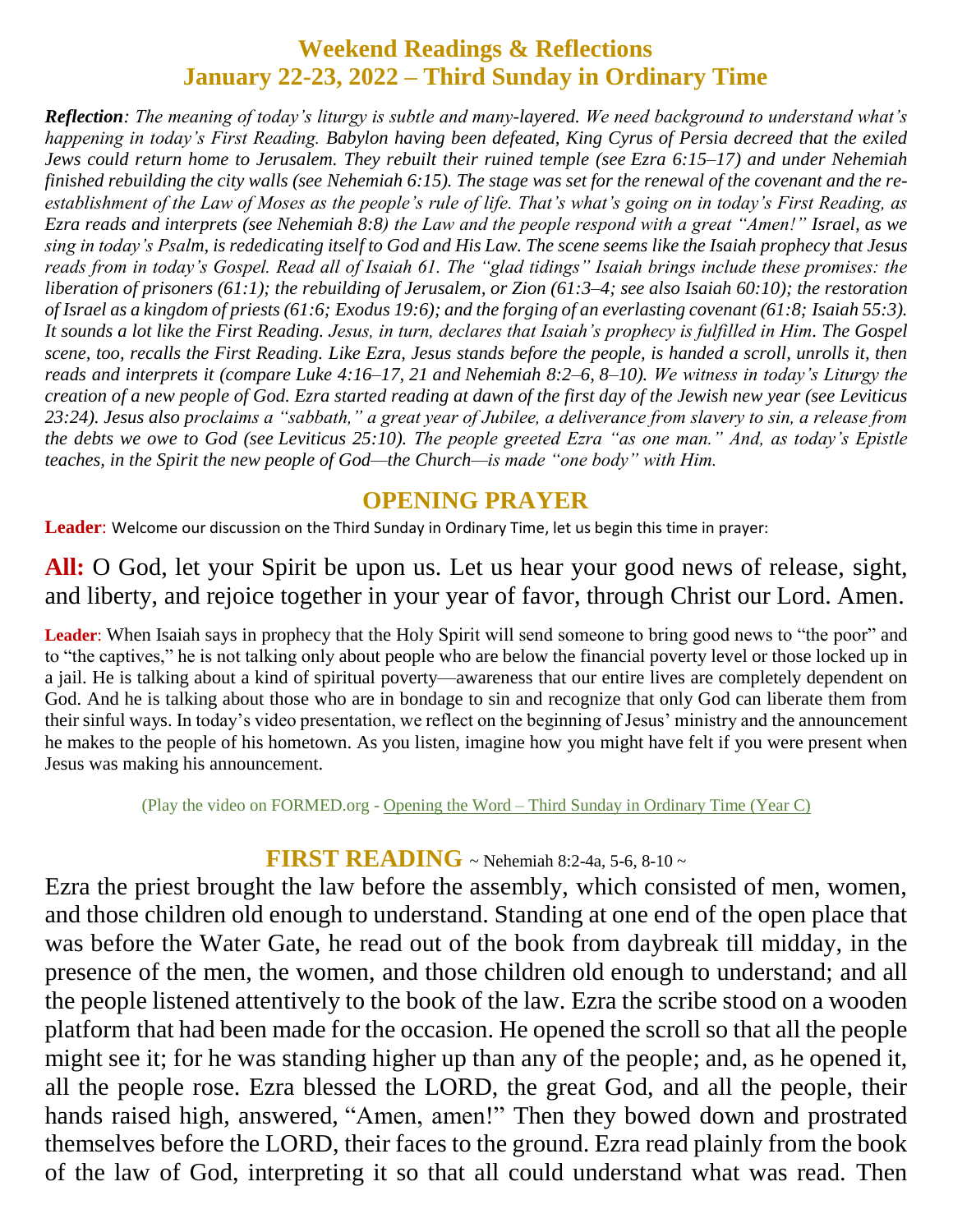Nehemiah, that is, His Excellency, and Ezra the priest-scribe and the Levites who were instructing the people said to all the people: "Today is holy to the LORD your God. Do not be sad, and do not weep" for all the people were weeping as they heard the words of the law. He said further: "Go, eat rich foods and drink sweet drinks, and allot portions to those who had nothing prepared; for today is holy to our LORD. Do not be saddened this day, for rejoicing in the LORD must be your strength!"

*In the first reading the People of God were returning from exile in Babylon. They were a band of refugees returning to their religious home. Nehemiah was their leader helping the community to rebuild the wall around the city of Jerusalem. Ezra was their priest leading the community in listening to the laws of God. Ezra is known for strict adherence to the laws of Moses and not allowing intermarriage. The people cry because they hear the law and have it interpreted for them so that they understand.* 

 *Is there an area of the Church's teaching which you may need to hear and have interpreted for you? What is it? Who could you ask for help? Why do you think Ezra tells them to eat and drink?*

### **SECOND READING** ~ 1 Corinthians 12:12-30 ~

Brothers and sisters: As a body is one though it has many parts, and all the parts of the body, though many, are one body, so also Christ. For in one Spirit we were all baptized into one body, whether Jews or Greeks, slaves or free persons, and we were all given to drink of one Spirit. Now the body is not a single part, but many. If a foot should say, "Because I am not a hand I do not belong to the body," it does not for this reason belong any less to the body. Or if an ear should say, "Because I am not an eye I do not belong to the body," it does not for this reason belong any less to the body. If the whole body were an eye, where would the hearing be? If the whole body were hearing, where would the sense of smell be? But as it is, God placed the parts, each one of them, in the body as he intended. If they were all one part, where would the body be? But as it is, there are many parts, yet one body. The eye cannot say to the hand, "I do not need you," nor again the head to the feet, "I do not need you." Indeed, the parts of the body that seem to be weaker are all the more necessary, and those parts of the body that we consider less honorable we surround with greater honor, and our less presentable parts are treated with greater propriety, whereas our more presentable parts do not need this. But God has so constructed the body as to give greater honor to a part that is without it, so that there may be no division in the body, but that the parts may have the same concern for one another. If one part suffers, all the parts suffer with it; if one part is honored, all the parts share its joy. Now you are Christ's body, and individually parts of it. Some people God has designated in the church to be, first, apostles; second, prophets; third, teachers; then, mighty deeds; then gifts of healing, assistance, administration, and varieties of tongues. Are all apostles? Are all prophets? Are all teachers? Do all work mighty deeds? Do all have gifts of healing? Do all speak in tongues? Do all interpret?

*St Paul continues teaching the community about the gifts of the Holy Spirit. Some of the community thought they were better than others because they had the gift of tongues. St Paul teaches the gifts of the spirit serve the community and help it to truly be the body of Christ in the world.* 

 *Do you feel your gifting for serving the Church is in the head (teaching), heart (caring), hands (serving), feet (missionary) of the Church? Do you accept and celebrate your gifts or are you jealous of others? How could you share your gifts this week? This year? In your parish?*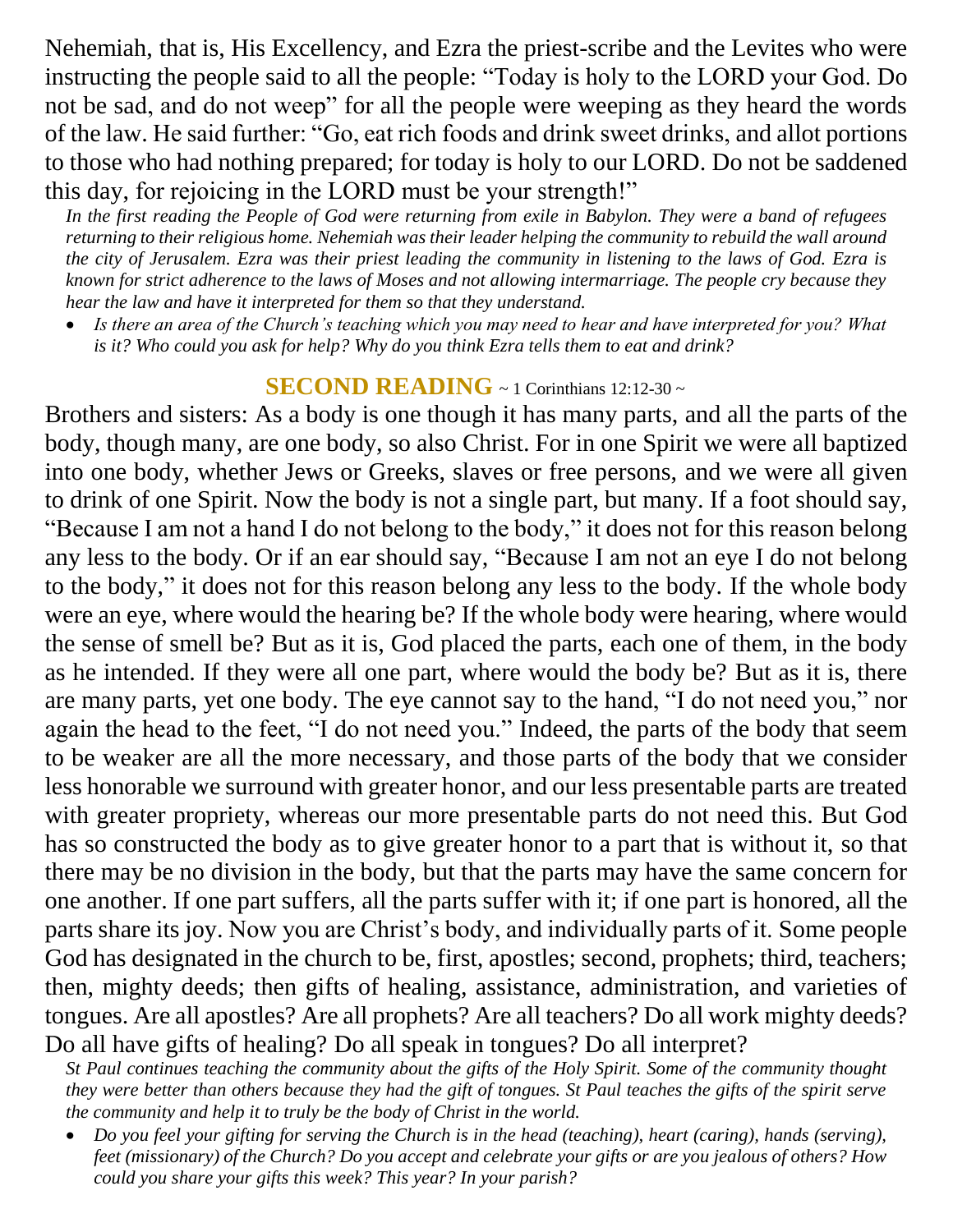#### **GOSPEL** ~ Luke 1:1-4; 4:14-21 ~

Since many have undertaken to compile a narrative of the events that have been fulfilled among us, just as those who were eyewitnesses from the beginning and ministers of the word have handed them down to us, I too have decided, after investigating everything accurately anew, to write it down in an orderly sequence for you, most excellent Theophilus, so that you may realize the certainty of the teachings you have received. Jesus returned to Galilee in the power of the Spirit, and news of him spread throughout the whole region. He taught in their synagogues and was praised by all. He came to Nazareth, where he had grown up, and went according to his custom into the synagogue on the Sabbath day. He stood up to read and was handed a scroll of the prophet Isaiah. He unrolled the scroll and found the passage where it was written: The Spirit of the Lord is upon me, because he has anointed me to bring glad tidings to the poor. He has sent me to proclaim liberty to captives and recovery of sight to the blind, to let the oppressed go free, and to proclaim a year acceptable to the Lord. Rolling up the scroll, he handed it back to the attendant and sat down, and the eyes of all in the synagogue looked intently at him. He said to them, "Today this Scripture passage is fulfilled in your hearing."

*In the Gospel of Luke, Jesus begins his public ministry to the most difficult group - his hometown! Jesus is clear and bold in his vision.* 

 *Do you have a clear sense of mission and purpose in your life and service of God? Jesus uses 50 words, what would you write in 50 words for your personal mission statement as you begin the year?*

*The Lord's year of favoris the 50th year (the Jubilee Year as established in Leviticus 25). Debts were cancelled, prisoners and slaves freed, land was returned to its original family ownership. The whole financial, social and political structure was renewed. The Jewish people called this the 'Tikkan Olam' meaning 'the repair of the world'. Repairing the world is an essential part of the work of the Church and every follower of Jesus.* 

• Allow this idea to enter your imagination for a moment. Do you consider healing the world as part of your *consciousness and job description as a follower of Jesus? What area of need in the world attracts you or calls out to you? What has been your response so far?*

*This year we will journey with Jesus in the Gospel of Luke. A focus for Luke is Jesus' care and attention to those who are hurting, excluded, or downtrodden.* 

 *If you were to look about in your family, community, wider society, who do you notice has been knocked over and hurt by life… and is now trampled on? The Gospel of Luke is also known as the 'Gospel of Mercy'. Mercy comes from the Hebrew word for 'womb'. Will you be moved to compassion for those in need?*

# **MEDITATION**

Luke begins his account by addressing his friend, Theophilus, a name which means "beloved of God" (Luke 1:3). In so many words Luke tells his friend (and us as well), I am writing to you the most incredible story humankind has known - and which many witnesses and messengers of God's word have openly explained on many occasions. Luke wants his friend and all who read his account to "know the truth" (Luke 1:4) concerning Jesus of Nazareth who was sent from the Father in heaven and anointed by the Holy Spirit to bring us the good news and power of God's kingdom. The word "gospel" literally means "good news." The Gospel is the Good News of Jesus